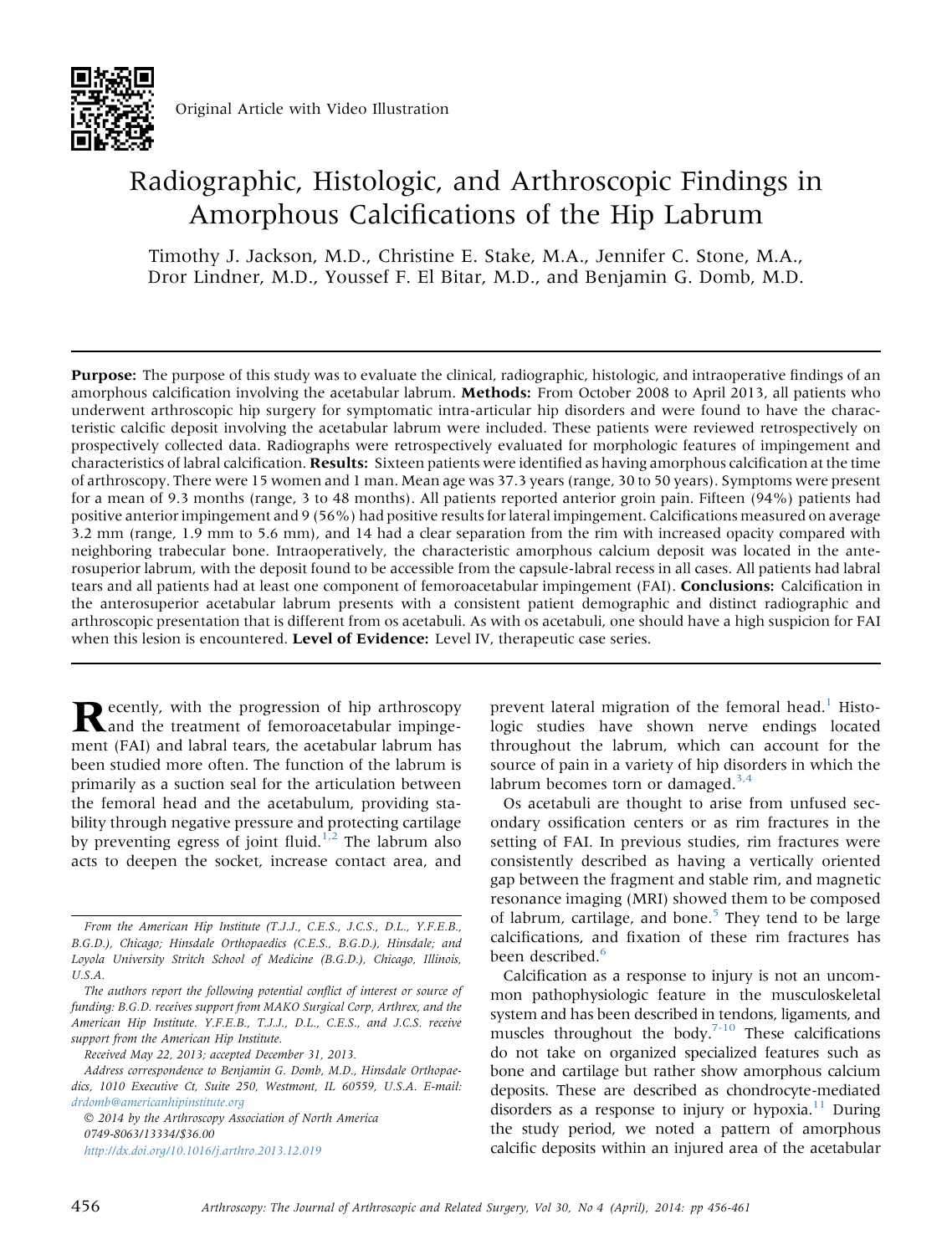labrum in a series of patients. When encountered arthroscopically, these lesions had a characteristic amorphous appearance and were easily expressed from the labrum using a simple probe. To date, there is no study describing this type of calcification involving the acetabular labrum.

The purpose of this article is to describe the clinical presentation, radiographic findings, intraoperative findings, and histologic characteristics of this calcification to better describe this entity in the hope of understanding when and why it occurs. Our hypothesis was that this amorphous calcification would have distinct characteristics, different from os acetabuli, based on imaging studies and intraoperative findings and with a high propensity for abnormal morphologic characteristics that are consistent with FAI.

# Methods

During the study period from October 2008 to April 2013, we included patients who underwent arthroscopic hip surgery for symptomatic intra-articular hip disorders, in whom conservative treatment measures failed and who were found to have the characteristic amorphous calcific deposit involving the acetabular labrum by direct visualization at the time of hip arthroscopy. Specifically, patients with os acetabuli were excluded from this study. This differentiation was made on imaging and intraoperative findings. This review was approved by our institutional review board.

A retrospective review of patients who fit the inclusion criteria was performed. Data reviewed were prospectively collected as part of routine at our institution. For purposes of this study, we included patient demographics: age, sex, side of calcification, onset of symptoms, length of symptoms, previous treatments, physical examination findings for range of motion, and tenderness. strength, and impingement testing were also included.

All patients underwent supine and standing anteroposterior (AP) pelvis, cross-table lateral, false profile (after 2009), and modified Dunn view radiographs. Data obtained from these radiographs included presence and size of the labral calcification, presence of crossover sign, alpha angle measured on the modified Dunn view, Tonnis arthritis grade, herniation pits, femoral head cysts, and acetabular cysts. A standard picture archive computer/communication system (PACS) was used to measure labral calcification size and alpha angle. All patients underwent either MRI or magnetic resonance arthrography (MRA). MRA/MRI was reviewed for the presence of labral tears, location of ossification within the labrum, cartilage defects, femoral version, alpha angle, paralabral cysts, ligamentum teres tears, acetabular and femoral head subchondral cysts, and femoral neck herniation pits.

All plain imaging was reviewed by the lead author (T.J.J.), and all MR images were interpreted by a musculoskeletally trained radiologist as part of routine MRI reporting not specific to this study.

The indication for surgery was hip pain refractory to conservative treatment, including anti-inflammatory medications and physical therapy. If there was any uncertainty as to the source of the pain, diagnostic injection with 1% lidocaine was performed to confirm the intraarticular origin.

All surgery was performed by the senior author (B.G.D.) with the patient in the modified supine position. Diagnostic arthroscopy was performed after completion of an interportal capsulotomy, using an anterolateral portal and a modified anterior portal. The characteristic lesion was encountered in the capsule-labral recess by elevation with electrocautery and was debrided with blunt dissection and evacuated with a shaver (Video 1, available at [www.arthroscopyjournal.org\)](http://www.arthroscopyjournal.org) [\(Fig 1](#page-2-0)). The labrum was repaired or debrided based on the quality of the remaining tissue. Acetabuloplasty was performed for pincer lesions and femoroplasty was performed for cam lesions.

# **Results**

During the study period, 1,872 patients underwent primary arthroscopy of the hip. Of these, 16 (0.85%) patients had the characteristic calcific deposit in the labrum confirmed by arthroscopic visualization during hip arthroscopy. In comparison, 94 (5%) patients had os acetabuli confirmed by arthroscopic visualization during that same time. The mean age was 37.3 years (range, 30 to 50 years) with 15 women and one man. Three patients had workers' compensation status.

#### Clinical Presentation

Patients reported having symptoms for a mean 9.3 months (range, 3 to 48 months) with 8 (50%) reporting symptoms for less than 6 months. Four patients had an injury at the time of onset and 11 had an insidious onset. Eight patients had a positive response to nonsteroidal anti-inflammatory medications but not significant enough to completely alleviate pain. Seven of 8 patients had a positive response to diagnostic intraarticular injection with lidocaine. The one patient who did not have a response had a clinical history and examination consistent with labral tearing and FAI that was conclusive enough to perform arthroscopy despite the injection result. All patients reported anterior groin pain. Sitting, sitting to standing, and getting in and out of a car were the most common aggravating factors ([Table 1\)](#page-2-0). Physical examination findings are shown in [Table 2.](#page-2-0) Notably, 15 (94%) patients had positive results for anterior impingement and 9 (56%) had positive results for lateral impingement.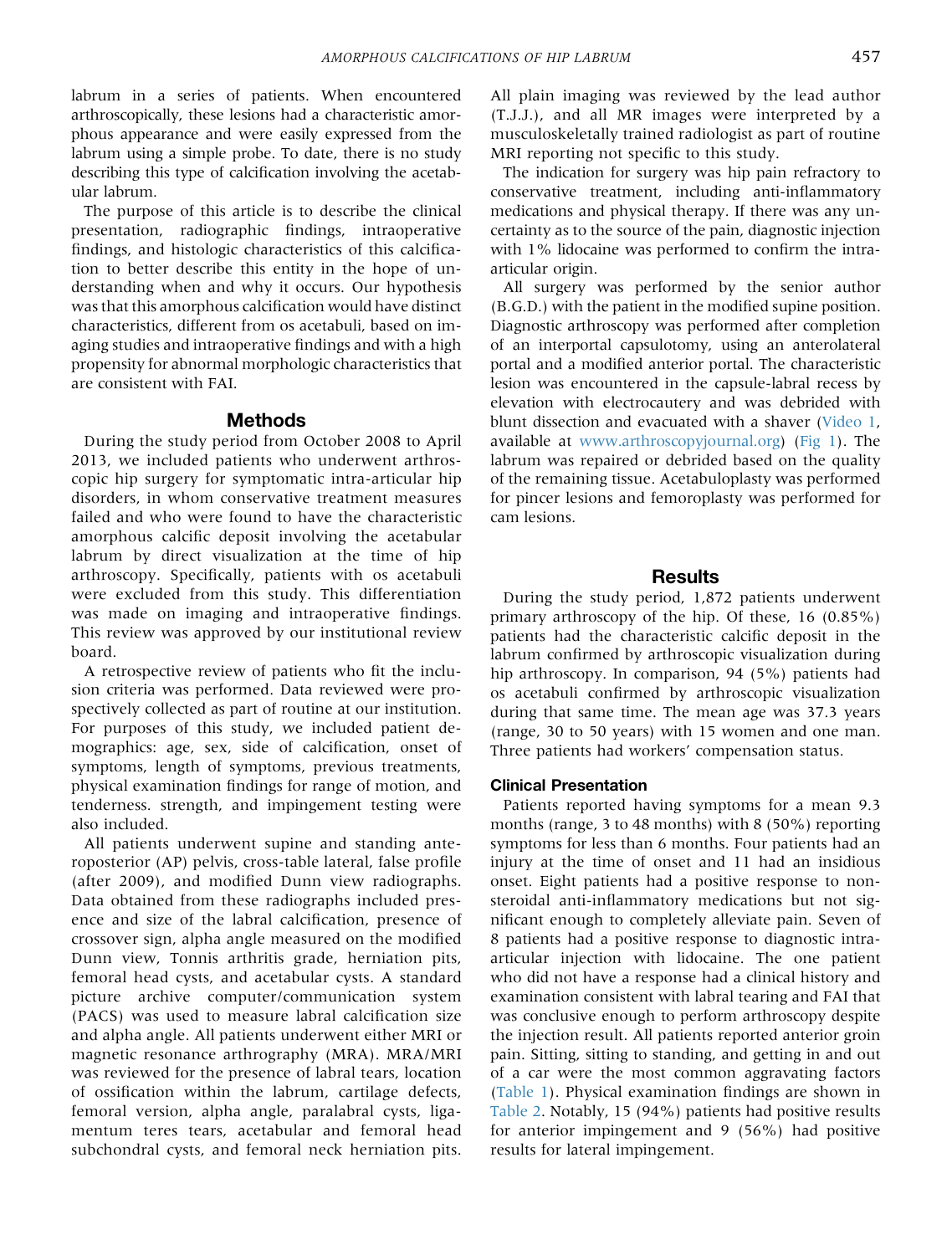<span id="page-2-0"></span>

Fig 1. (A) Preoperative standing anteroposterior (AP) radiograph of the right hip with labral calcification. (B) Intraoperative photograph of the labrum of right hip, viewing from the peripheral compartment. The calcium deposit is being expressed from the labrum at the capsule-labral recess. (C) Postoperative supine AP radiograph of the hip showing that the calcification has been successfully removed by arthroscopy.

# Imaging

Radiographic features are listed in [Table 3.](#page-3-0) All patients had Tonnis arthritis grade 0 or 1. The mean lateral center edge angle measured  $28.7^{\circ}$  (20 $^{\circ}$  to 36 $^{\circ}$ ), anterior center edge measured 29.7 $\degree$  (15 $\degree$  to 39 $\degree$ ), acetabular inclination measured 3.4 $\degree$  (0 $\degree$  to 10 $\degree$ ), and alpha angle measured 59.7 $\degree$  (42 $\degree$  to 84 $\degree$ ). All but one patient had a positive crossover sign and 10 patients had cam deformities (alpha angle  $>50^{\circ}$ ). All patients had at least one component of FAI, with 10 patients having combined deformities, one patient having an isolated cam deformity, and 5 patients having isolated pincers. Two patients had borderline dysplasia in the setting of FAI. Calcifications measured 3.2 mm (1.9 mm to 5.6 mm) and 14 had a clear separation from the rim seen on plain film. The remaining 2 were large and extended to

Table 1. Clinical Presentation of Patients with Labral Calcification

| Clinical Presentation          | $N = 16$ (%)                      |
|--------------------------------|-----------------------------------|
| Length of symptoms             | $9.3 \text{ mo} (2-48 \text{ m})$ |
| Injury                         | 4(25)                             |
| Insidious onset                | 12(75)                            |
| Response to NSAIDs             | 8(50)                             |
| Radiating pain                 | 7(44)                             |
| Back pain                      | 4(25)                             |
| Positive response to injection | 7 of 9 (78)                       |
| Anterior groin pain            | 16 (100)                          |

NSAIDs, nonsteroidal anti-inflammatory drugs.

the acetabular rim, appearing to compose much of the labral substance. Four patients had 2 defined calcifications, and 12 had only one calcification. All were visible on the AP radiograph, with only 3 visible on the available 9 false profile radiographs, indicating a more superolateral location rather than a more anterior location. All calcifications had a distinctly different

Table 2. Physical Examination Findings in Patients with Labral Calcification

| Physical Examination Findings | $N = 16$                     |
|-------------------------------|------------------------------|
| Range of motion               | Degrees (SD)                 |
| Flexion                       | $123^{\circ} \pm 14^{\circ}$ |
| Internal rotation             | $25^\circ \pm 14^\circ$      |
| External rotation             | $54^{\circ} + 10^{\circ}$    |
| Abduction                     | $47^{\circ} \pm 7^{\circ}$   |
| Tenderness                    | No. of patients $(\% )$      |
| Anterior superior iliac spine | 1(6)                         |
| Rectus/psoas                  | 6(38)                        |
| Symphysis pubis               | 1(6)                         |
| Adductor                      | 2(13)                        |
| Sacroiliac                    | 3(19)                        |
| Greater trochanter            | 6(38)                        |
| Anterior impingement          | 15 (94)                      |
| Lateral impingement           | 9(56)                        |
| Posterior impingement         | 4 (25)                       |
| <b>FABER</b> test             | 8(50)                        |
| Internal snapping             | 1(6)                         |
| External snapping             | 3(19)                        |
| Gait disturbance              | 5(31)                        |

SD, standard deviation.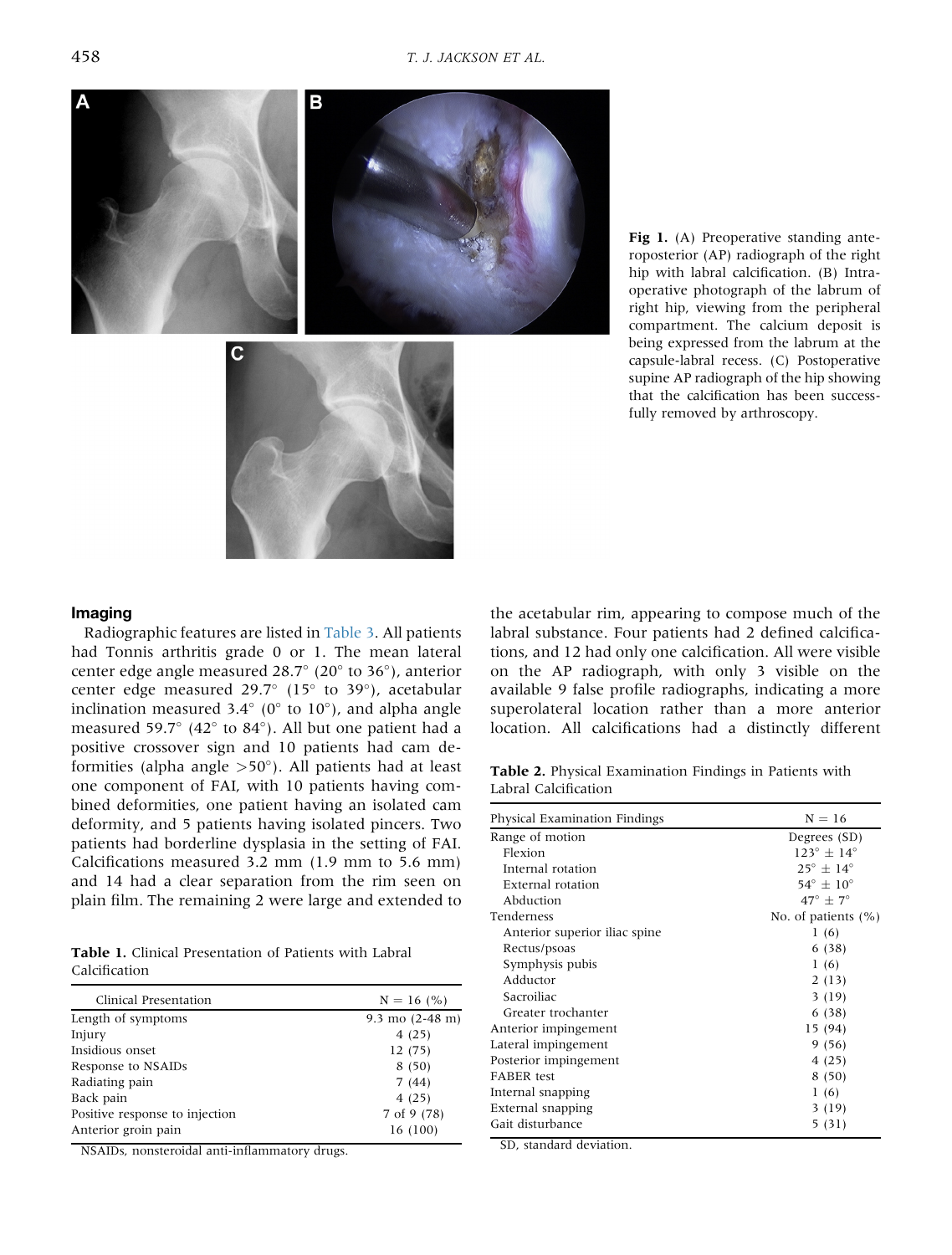<span id="page-3-0"></span>Table 3. Radiographic Findings in Patients with Labral Calcification

| Radiographic Findings           | $N = 16$ (%)                                   |
|---------------------------------|------------------------------------------------|
| Tonnis arthritis grade 0/1      | 100%                                           |
| Lateral center edge             | $28.7^{\circ}$ (20 $^{\circ}$ -36 $^{\circ}$ ) |
| Inclination                     | 3.4° $(0^{\circ} - 10^{\circ})$                |
| Acetabular cyst                 | 1(6.3)                                         |
| Femoral cyst                    | 2(12.5)                                        |
| Alpha angle                     | 59.7 $(42^{\circ} - 84^{\circ})$               |
| Anterior center edge angle      | $29.7^{\circ}$ (15 $^{\circ}$ -39 $^{\circ}$ ) |
| Size of calcifications          | 3.2 mm $(1.6-5.4)$                             |
| Multiple calcifications         | 4 (25)                                         |
| Lucency between os and rim      | 14 (88)                                        |
| Visible on anteroposterior view | 16 (100)                                       |
| Visible on false profile        | 5(31)                                          |
| Crossover sign                  | 15 (94)                                        |
| Alpha angle $>50^\circ$         | 11 (69)                                        |
| Isolated pincer impingement     | 5(31)                                          |
| Isolated cam impingement        | 1(6)                                           |
| Combined impingement            | 10(63)                                         |

appearance from os acetabuli, with no evidence of trabecular bone or cortical margins and with a significantly smaller size than os acetabuli (Fig 2A and B) Additionally, there was increased opacity compared with neighboring trabecular bone with fluffy ill-defined

by a grasper.

borders. Postoperative radiographs taken 2 weeks after surgery showed 13 radiographs with complete disappearance of the calcification and the remaining 3 having a small residual calcification but with the majority removed.

MRA/MRI findings are shown in [Table 4.](#page-4-0) Femoral anteversion measured 7.8 $^{\circ}$  (-1 $^{\circ}$  to 21 $^{\circ}$ ), and the alpha angle measured 48°. All but one patient had labral tears; it was not possible to clearly delineate a tear in the remaining patient because of MRI quality. Two patients had associated acetabular cysts measuring 8 mm and 13 mm in diameter, respectively. The 2 calcifications that were visible on MRI had high signal intensity on T2 sequencing and low signal, similar to bone, on T1 sequencing. The 2 cysts had high signal intensity surrounded by a rim of low signal ([Fig 3\)](#page-4-0).

#### Intraoperative Findings

On diagnostic arthroscopy, all patients were noted to have labral tears. The characteristic amorphous calcium deposit was located anterosuperiorly in all hips, consistent with the plain radiographs. These were easily located, released, and debrided with the use of a probe and shaver [\(Fig 1](#page-2-0)B) (Video 1, available at [www](http://www.arthroscopyjournal.org) [.arthroscopyjournal.org\)](http://www.arthroscopyjournal.org). This deposit was found to be

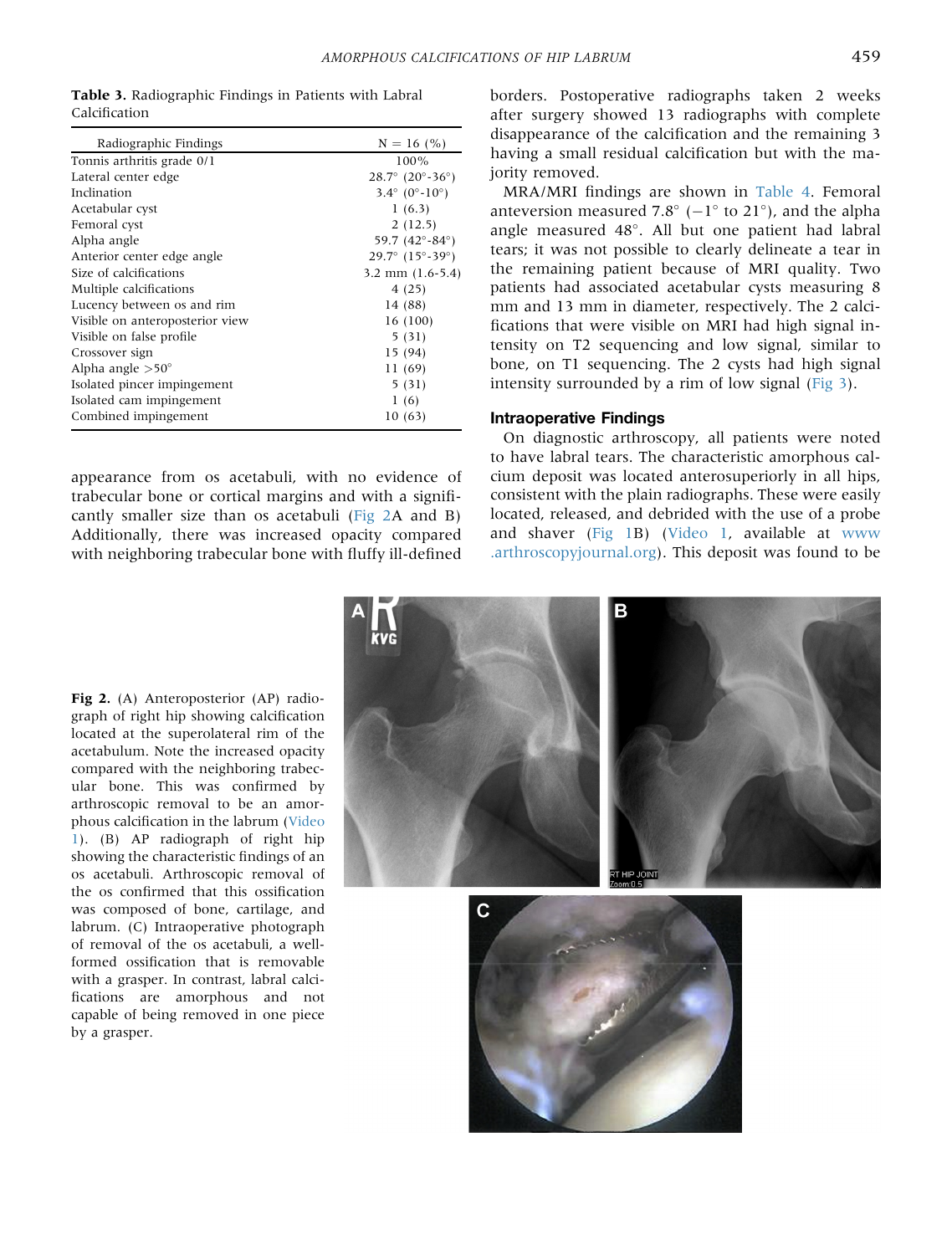<span id="page-4-0"></span>

|               | Table 4. MRI/MRA Findings in Patients with Labral |  |  |  |
|---------------|---------------------------------------------------|--|--|--|
| Calcification |                                                   |  |  |  |

| MRI/MRA Findings                | $N = 16$ (%)                                   |
|---------------------------------|------------------------------------------------|
| Anteversion                     | 7.8 $^{\circ}$ (-1 $^{\circ}$ -21 $^{\circ}$ ) |
| Alpha angle                     | 48 $\degree$ (36 $\degree$ -66 $\degree$ )     |
| Labral tear                     | 15 (94)                                        |
| Cartilage defect                | 4(25)                                          |
| LT tear                         | 1(6)                                           |
| Paralabral cyst                 | 1(6)                                           |
| Subchondral cyst (acetabulum)   | 2(13)                                          |
| Subchondral cyst (femoral head) | 1(6)                                           |
| Impingement cyst                | 2(13)                                          |

LT, ligamentum teres; MRI/MRA, magnetic resonance imaging/ magnetic resonance arthrography.

accessible from the capsule-labral recess in all cases. Labral repair was performed in 13 patients and labral debridement in 3 patients. After removal of the calcium deposit in all patients, there was adequate labral tissue for repair or selective debridement, preserving a functional amount of labrum. This is different from completely calcified labra and os acetabuli that can obliterate functional labral tissue after removal. Additionally, os acetabuli are well-formed masses found in the labrum, and their removal in whole is possible [\(Fig 2](#page-3-0)B and C) The calcification of interest in this study is amorphous and thus cannot be removed in whole (Video 1, available at [www.arthroscopyjournal.org](http://www.arthroscopyjournal.org)). Other procedures included acetabuloplasty in the 15 patients with pincer deformity and femoral osteoplasty in the 11 patients with cam morphologic characteristics.

Two specimens were sent for histologic analysis. It was difficult to obtain adequate samples because of the small amorphous nature of the calcification. Despite this, the first sample was analyzed as being "dense fibroconnective tissue" and the second was analyzed as "minute fragments of cartilage and fragments of calcified material." There was no notation of labral tissue or bone in either of these specimens.

Nine patients had cartilage disruption at the transitional zone adjacent to the acetabular labral articular disruption (ALAD). Four patients had acetabular cartilage damage not in the transitional zone, with one having Outerbridge grade IV damage. Five patients had femoral head damage, with one of these having grade IV damage. There were 2 patients with peritrochanteric pathologic features that were addressed at the time of surgery (Table 5).

#### **Discussion**

This study reports the clinical presentation, radiographic features, and intraoperative findings of an amorphous calcification of the anterosuperior labrum of the hip, adding to the spectrum of pathologic conditions to the acetabular labrum. The demographics, radiographic findings, and intraoperative findings



Fig 3. Magnetic resonance (MR) image showing a subchondral cyst in the acetabular roof in a patient with calcific labritis. This cyst is consistent with being created by the resorptive phase of calcification, with extension of resorption into the acetabular rim.

indicate this entity to be different from os acetabuli in radiographic, histologic, and arthroscopic appearance.

The anterosuperior location of calcifications and high incidence of radiographic findings of FAI suggest impingement may be an inciting event in the pathophysiologic process. Our findings of FAI in all cases of labral calcification is similar to a study by Martinez et al, $5$  who analyzed os acetabuli in the setting of FAI. The os acetabuli that were studied were found on MRI to be composed of bone, cartilage, and labrum. All patients in that study had cam impingement, with a large portion having acetabular retroversion that led to stress fracture with engagement of the aspheric head/neck deformity into the retroverted acetabulum. Our MRI, histologic, and operative findings were different

Table 5. Intraoperative Findings in Patients with Labral Calcification

| Intraoperative Findings                   | No. of Patients (%) |
|-------------------------------------------|---------------------|
| Presence of labral tear                   | 15 (94)             |
| ALAD                                      | 9(56)               |
| Grade IV ALAD                             | $\Omega$            |
| Acetabular cartilage damage (outerbridge) | 4 (25)              |
| Grade IV acetabular cartilage damage      | 1(6)                |
| Femoral head cartilage damage             | 5(31)               |
| Grade IV femoral head damage              | 1(6)                |
| Ligamentum teres tear                     | 8(50)               |
| Peritrochanteric pathologic features      | 2(13)               |

ALAD, acetabular labral articular disruption.